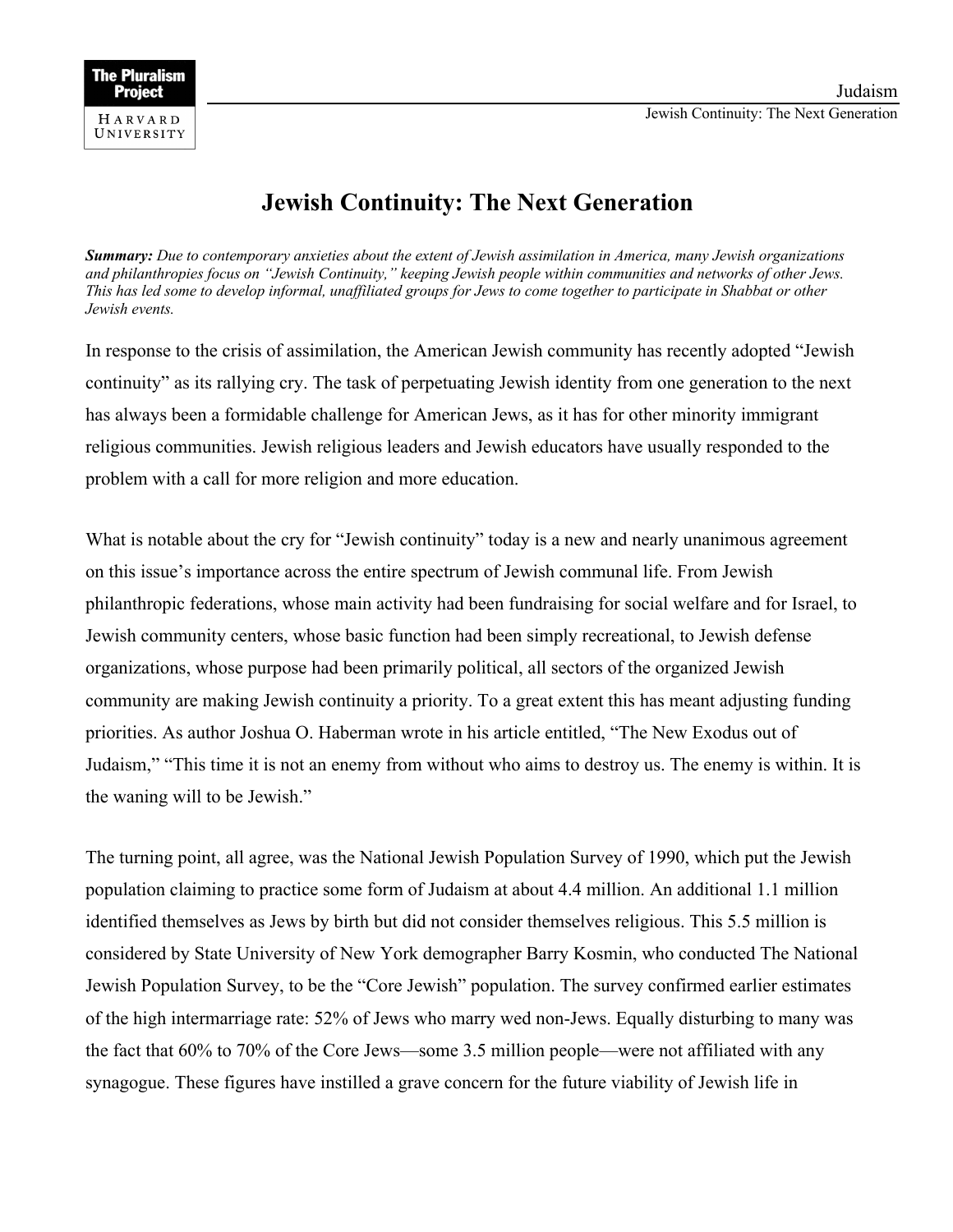America. Even though the category of "Jews by choice," meaning converts to Judaism, is relatively small statistically (some 185,000), demographer Kosmin warns that in a free society, with religious affiliation a purely voluntary matter, "In practice, everyone is a Jew by choice."

Convincing each new generation to choose active participation in the Jewish community is the challenge of all Jewish institutions today. Following the Population Survey, the Jewish community has energetically addressed this concern. Dozens of new educational and cultural programs have been initiated and a greater percentage of the funding donated to Jewish causes has gone to continuity efforts. The largest contribution ever to Jewish education was the fifteen million dollar gift in 1994 by William Davidson, an industrialist and owner of the Detroit Pistons, to establish a new School of Education at the Jewish Theological Seminary of America. Both Jewish federations and family foundations have begun to fund all manner of educational projects, especially those utilizing multi-media and computer technology.

Reaching the 3.5 million "unaffiliated" and their children has become a top priority of several outreach programs. In Massachusetts, the Jewish federation of Boston, Combined Jewish Philathropies, partners with PJ Library to send out free Jewish children's books to Jewish and interfaith families. In Morris County, New Jersey, a program called Connections targets unaffiliated families and invites them to a wide range of programs—Shabbat dinners, holiday celebrations, Jewish study groups, book groups, and preschool play groups. Family-oriented, it recognizes that many of the young parents who have moved to this part of northern New Jersey had childhood synagogue experiences that did not touch their hearts or challenge their minds. As they start families of their own they are uncertain about whether or how to affiliate with a synagogue. Connections' programs do not begin in the synagogues, but in peoples' homes. People might meet to study an upcoming Jewish holiday, learn about Jewish rituals, or even practice traditional cooking.

In a 1992 article in the Jewish magazine *Moment*, one of the Connections organizers described the wordof-mouth contacts she develops: "Families often bring children with them from other unaffiliated families. These children bring their parents to the next program. Eight families were contacted in three days because a neighbor had come to a Connections Shabbat dinner." Even newspapers are part of the outreach. The project director said, "When I placed ads asking unaffiliated Jews to turn themselves in, several families did just that." In an area where the older Jewish community had become too small to

Copyright ©2020 President and Fellows of Harvard College and the Pluralism Project at Harvard University. For permissions please contact the Pluralism Project at (617) 496-2481 or staff@pluralism.org. *For more resources and essays, please visit www.pluralism.org.*